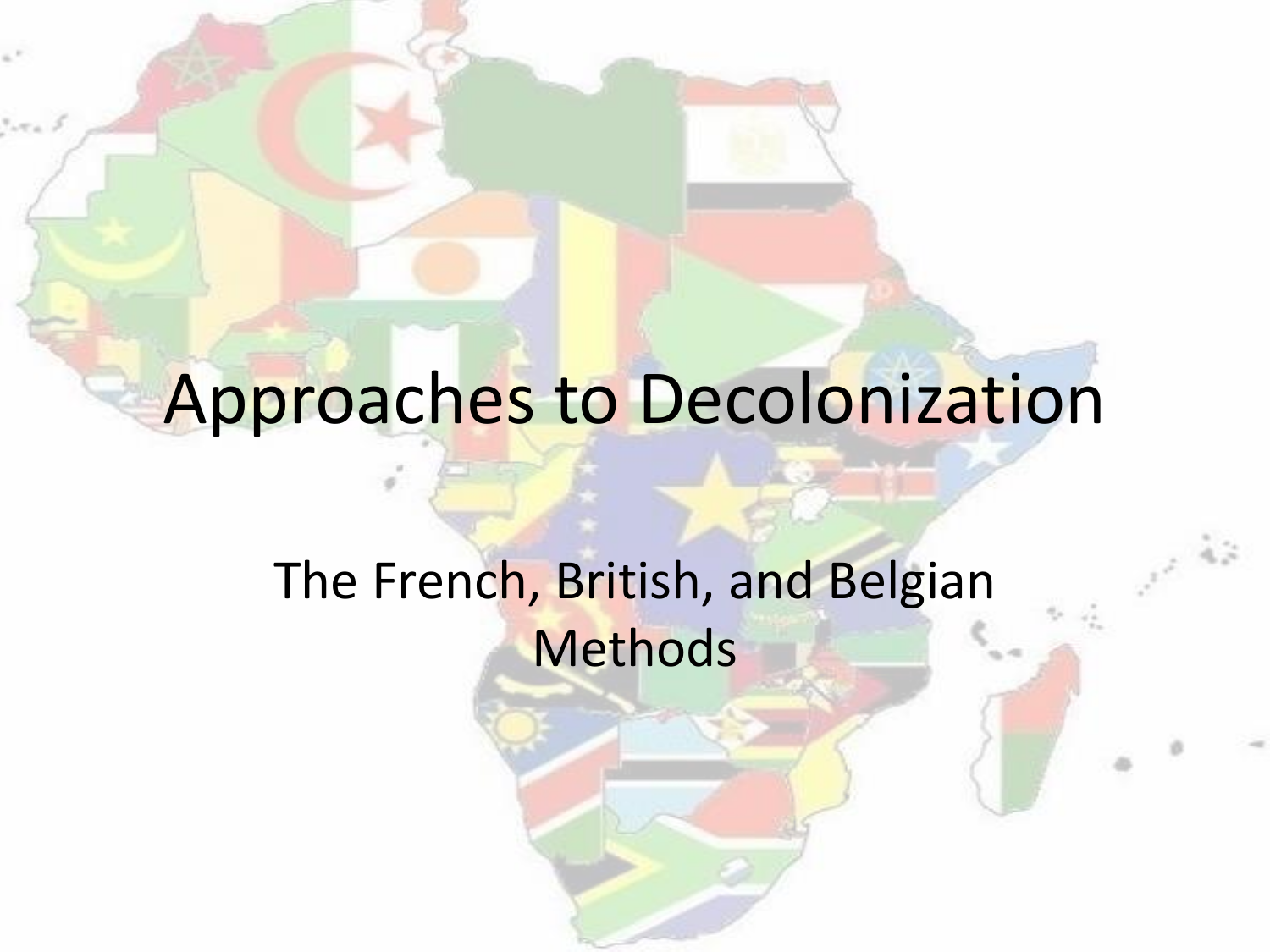#### The French Method

- Hold on as much as possible and only relent after years of military struggle
- Maintain cultural ties after granting independence.
- Maintain sense of responsibility afterwards

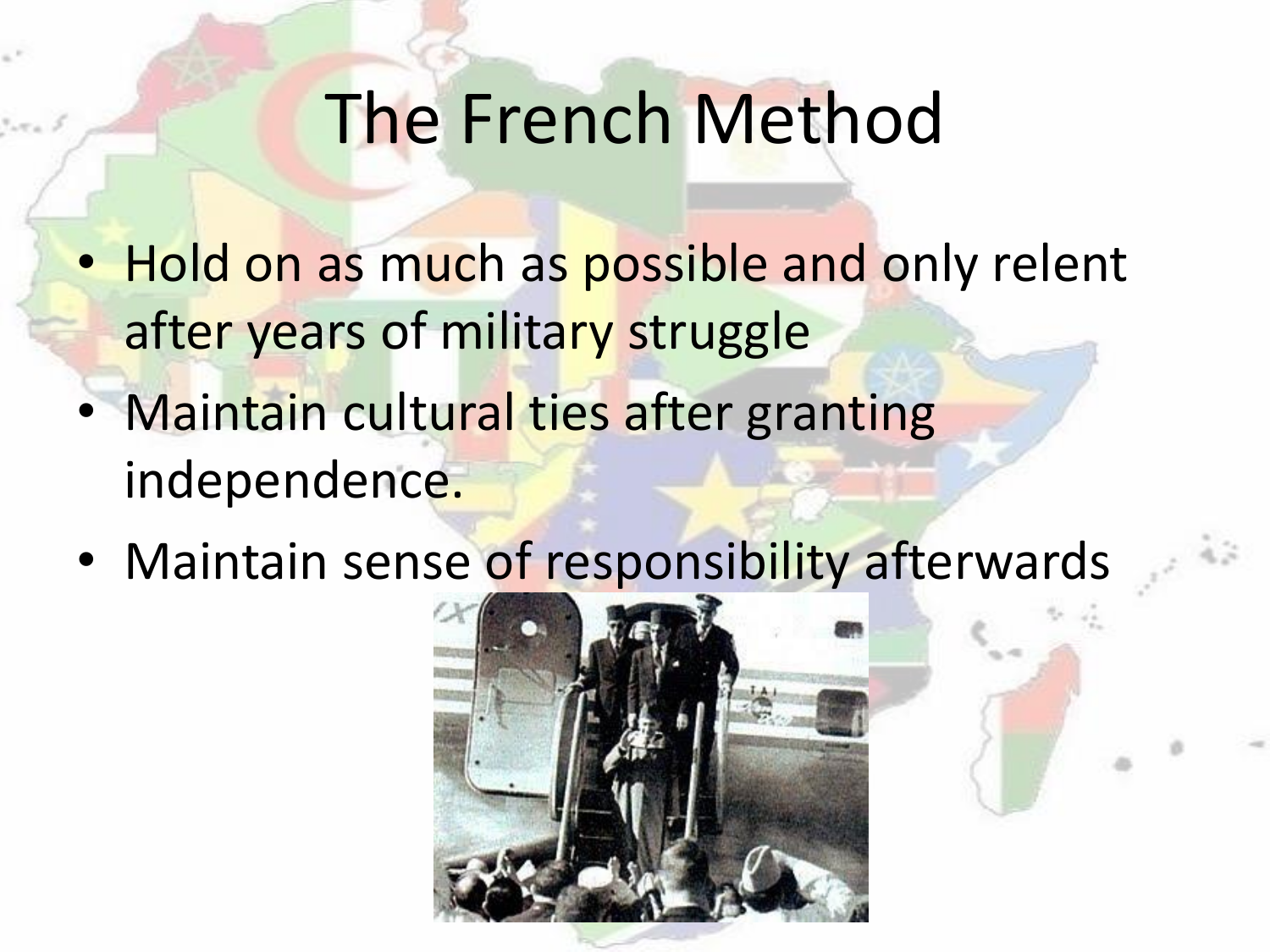# Case Study: Algeria

- Algerians fought against French from 1954 until 1962
	- Strained relationships
- France is still Algeria's main trading partner
- French culture remains
	- Used as professional language in Algeria

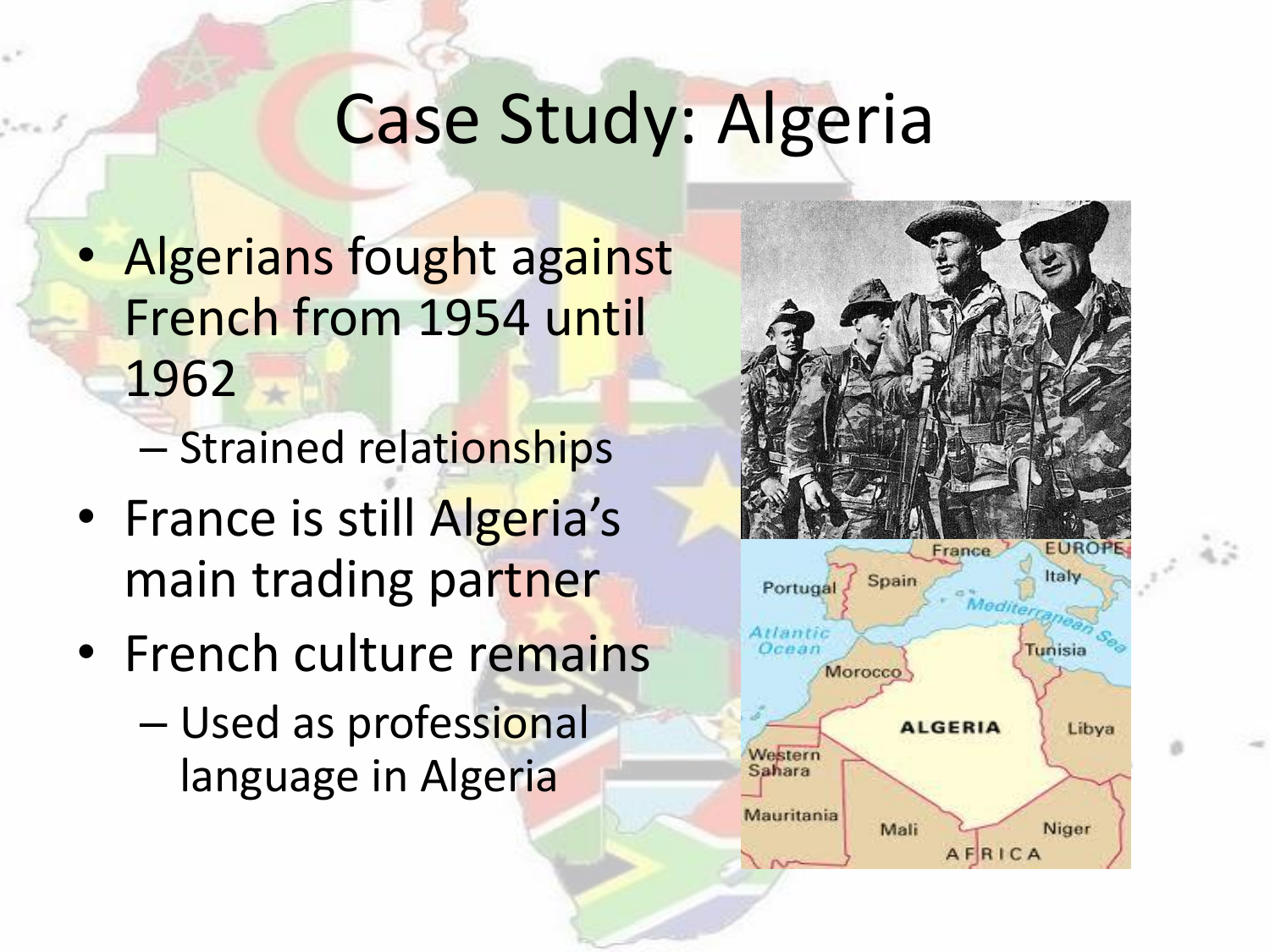#### Case Study: Morocco

- Morocco gained independence in 1956 • France still has very close ties with Morocco
	- French culture remains
	- Moroccans have few barriers to go to French Universities
	- Economic cooperation between the two



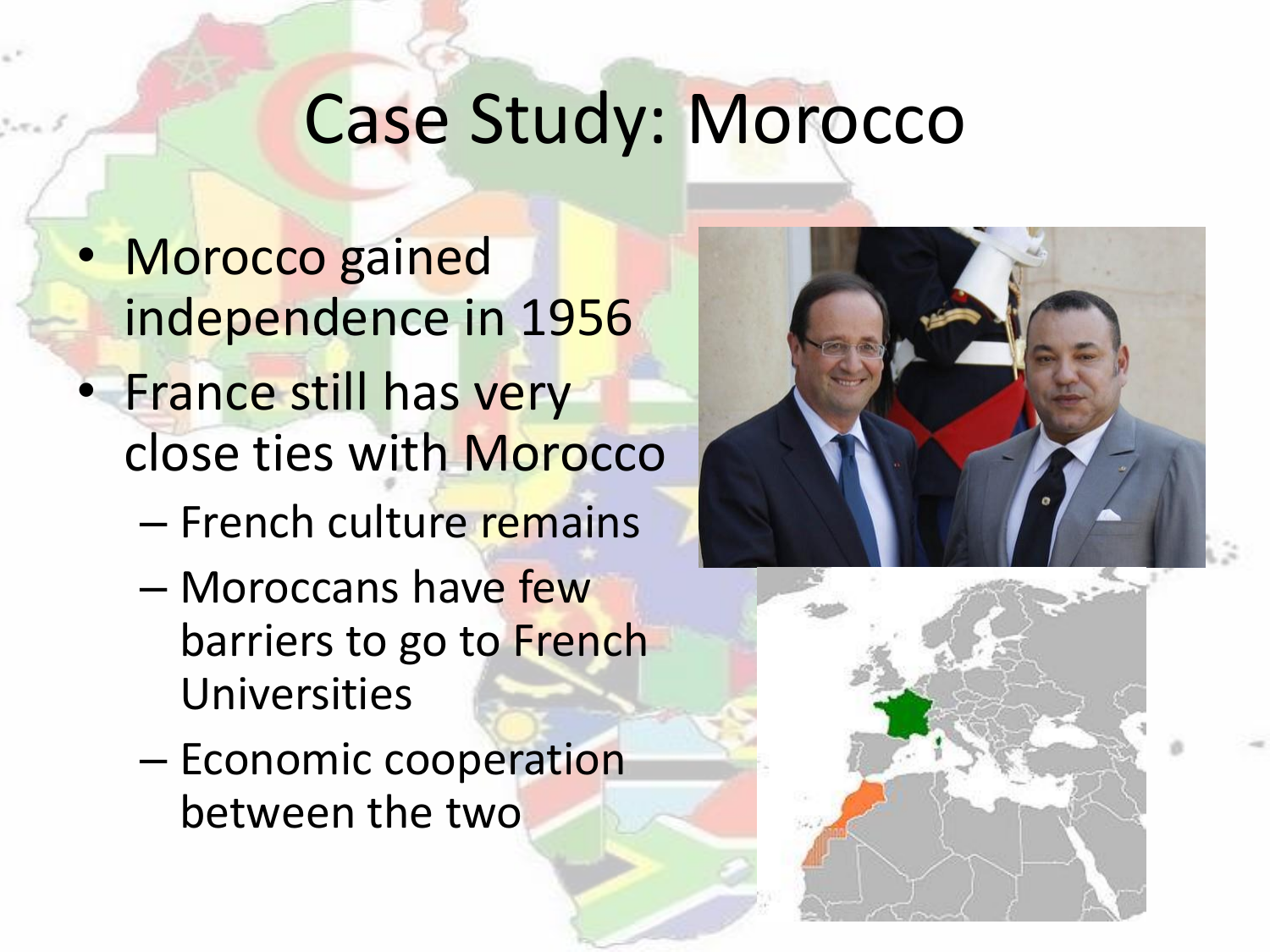# Case Study: Mali

- Tuareg Rebellion of 2012 – Rebels fought against Malinese government in spring of 2012
	- French provided troops and supplies to Mali's government to put down rebellion



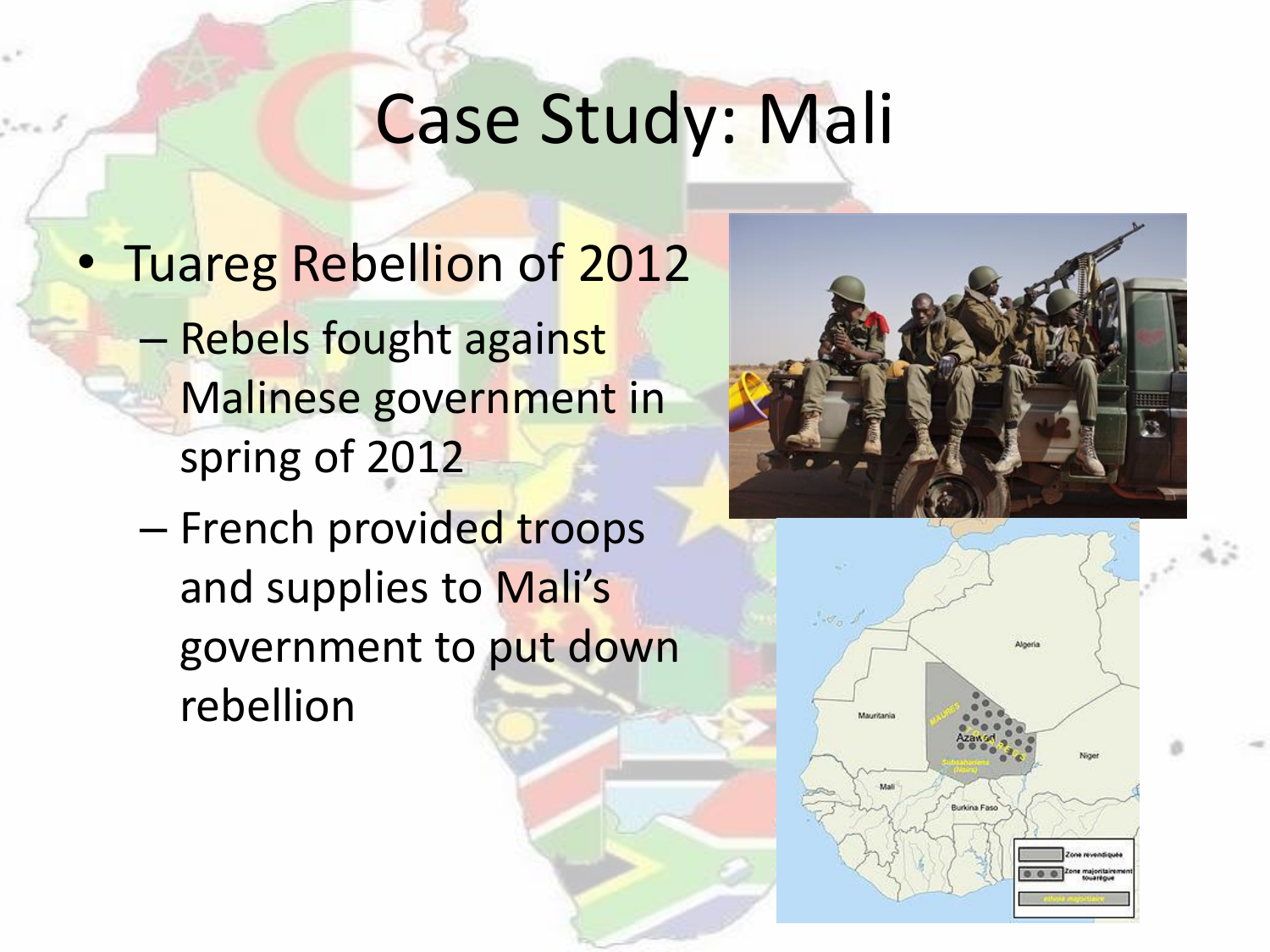## The British Method

- Gradually remove British influence from territory
- Put in place a government that will maintain good relationship with Britain
- Influence politics when it meets British interests

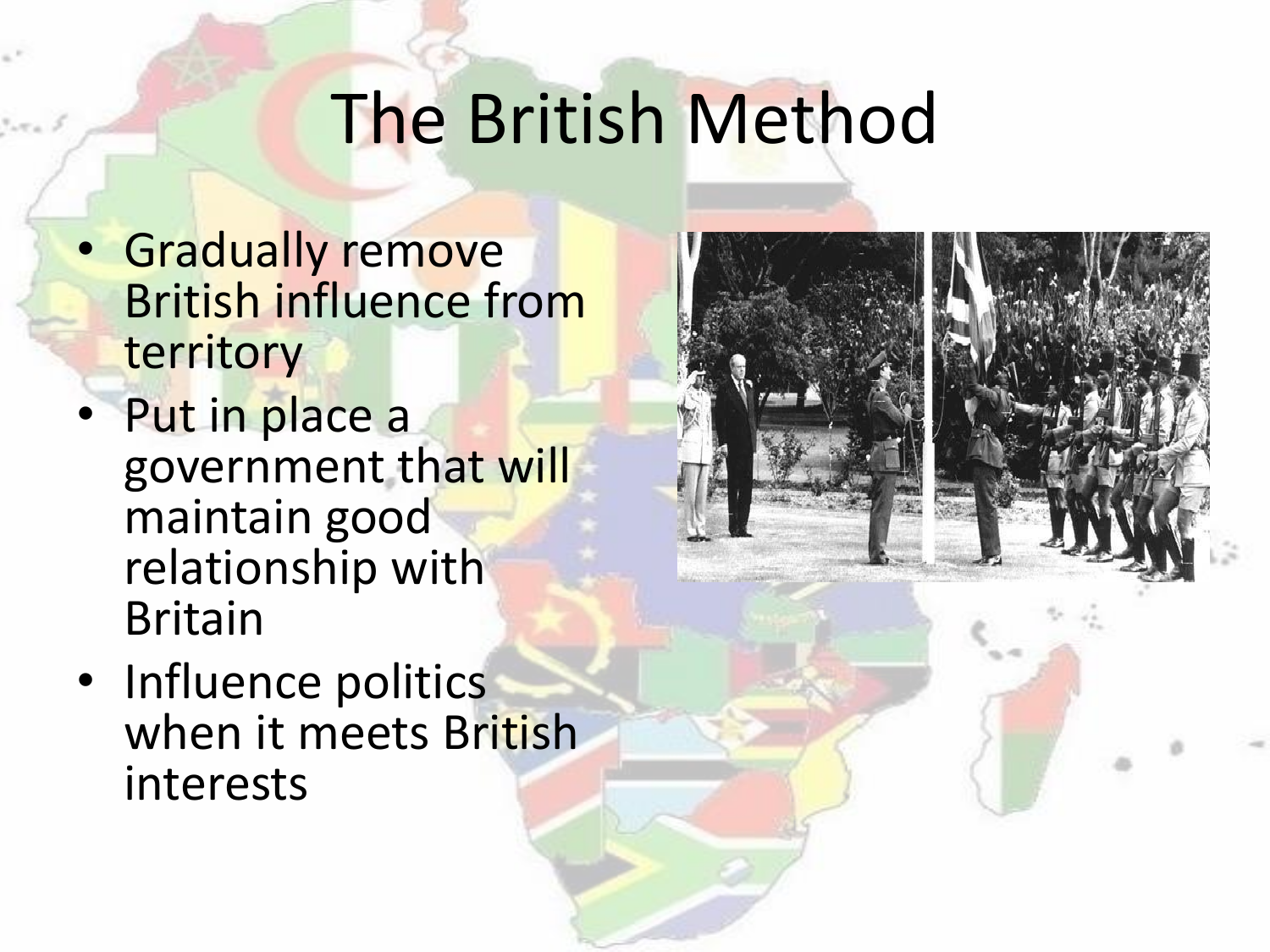### Case Study: South Africa

- Granted dominion status in 1931
	- Full independence in 1961
- Government controlled by White Minority
	- Maintained close ties with Britain
	- Ruled using policy of Apartheid
		- Legal segregation

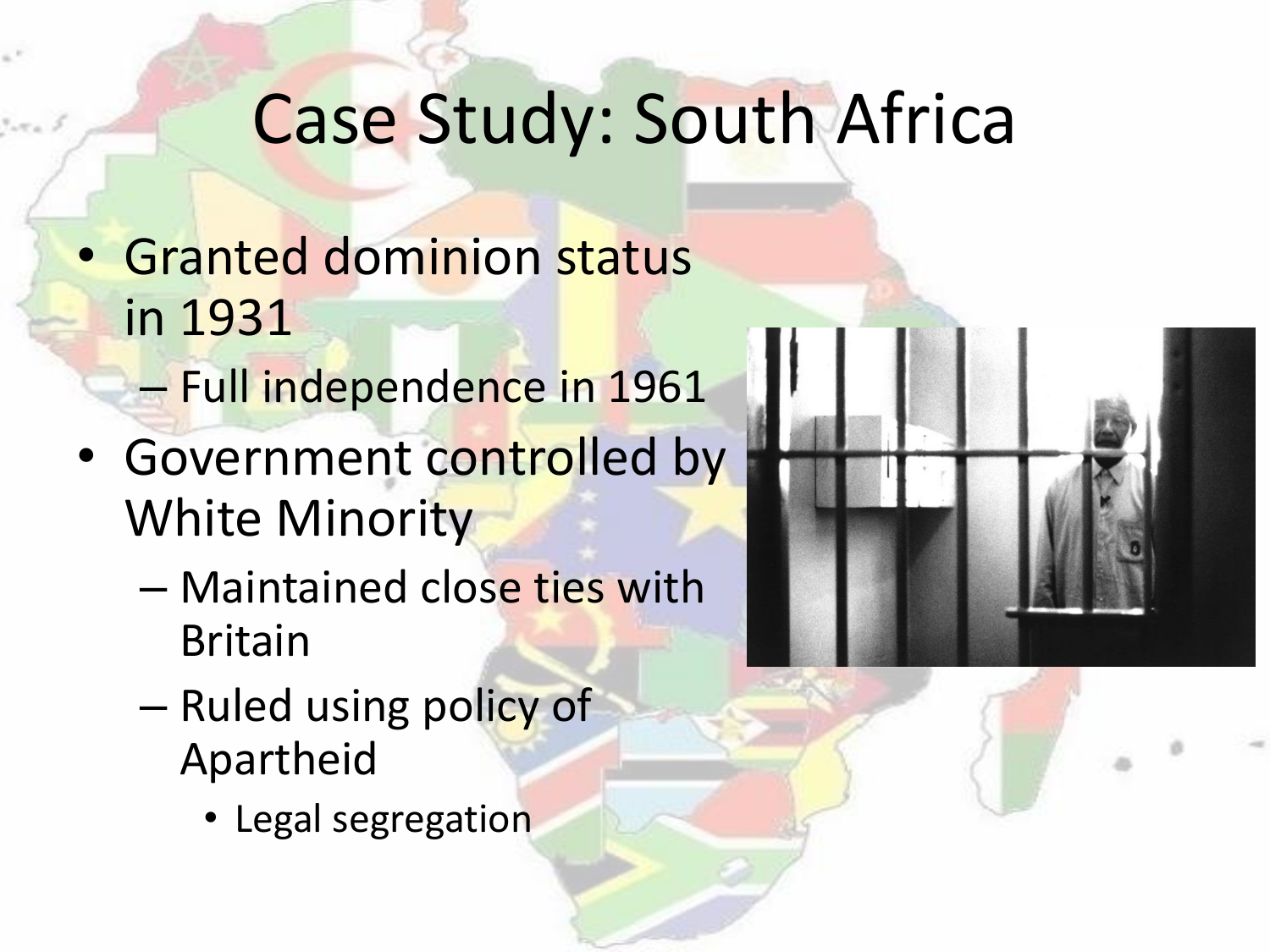## Case Study: Uganda

- Uganda granted independence in 1962
- British helped the rise of Military dictator Idi Amin
	- British stepped in and attempted to remove him when he went rogue



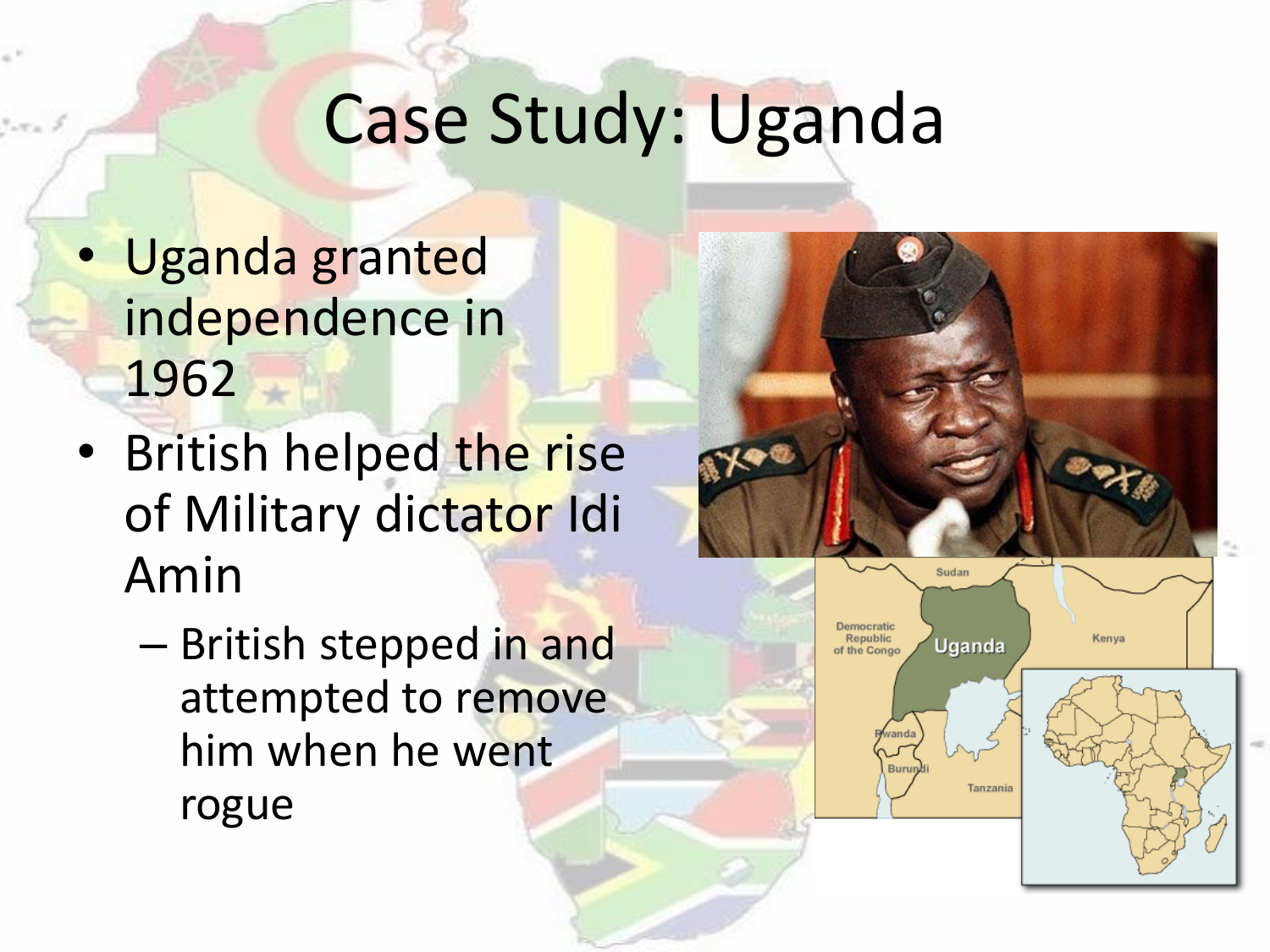# Belgian Method

- Hold on at all costs
- Use increasingly brutal tactics to maintain control